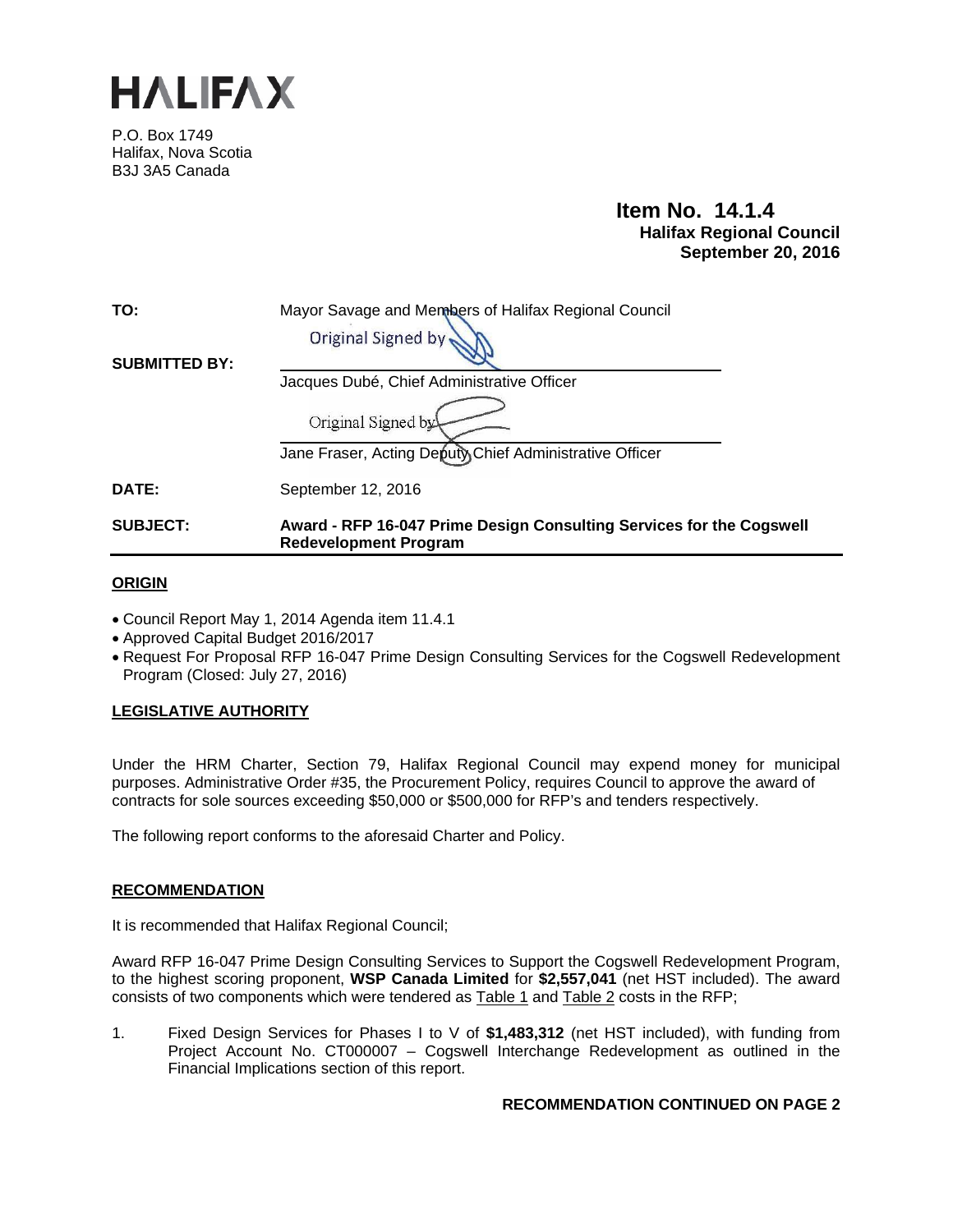2. Time Based Fees of RFP 16-047 Prime Design Consulting Services for the Cogswell Interchange Redevelopment up to an amount of **\$1,073,729** (net HST included), with funding from Project Account No. CT000007 – Cogswell Interchange Redevelopment, as outlined in the Financial Implications section of this report.

## **BACKGROUND**

The Cogswell Lands Plan report appeared before Regional Council on May 13, 2014, at which time the following recommendations were approved:

- 1. Approve the Cogswell Lands Plan as the guiding document for the next stage of work for the removal and re-design of the Cogswell Interchange.
- 2. Approve the functional road network as proposed in the Cogswell Lands Plan.
- 3. Direct staff to initiate the following work and return to Council as required:
	- a) Communicate the Cogswell Lands Plan, as approved, to the public, adjacent landowners and future developers through the municipal website, individual meetings and a public open house held in conjunction with the Strategic Urban Partnership.
	- b) **Proceed with the Detailed Design for the demolition and redevelopment of the Cogswell Interchange including issuing Requests for Proposals to retain necessary expertise.**
	- c) Enter into negotiations for land acquisitions required to advance the Cogswell redevelopment.
	- d) Prepare a financial plan for the demolition and redevelopment of the Cogswell Interchange.
	- e) Commence preparations for Municipal Planning Strategy/Land Use By-law amendments and necessary street closures as per the HRM Charter.

RFP 16-047 extends from recommendation 3**b**, above.

### **Municipal Objectives**

The municipal goals associated with this effort are to dismantle the current interchange roadways and bridges and replace with at-grade road systems. This creates four (4) acres of new roads, six (6) acres of designated park area and six (6) acres of developable land. The developable property can be sold to maximize use or value; regenerate neighbourhoods; advance development opportunities; and generate financial return for the municipality. This will be accomplished by:

- 1. Marketing the developable property; and,
- 2. Amending municipal plan policy to allow high-density, mixed-use (residential/retail/commercial) development, which integrates with, and supports, a vibrant urban centre.

### **DISCUSSION**

Request for Proposal (RFP) 16-047 was publicly advertised on the Province of Nova Scotia's Procurement website on June 7, 2016, and closed on July 27, 2016. Proposals were received from the following companies:

- IBI Group Inc. in association with AIA Engineers Limited and Eastpoint Engineering Limited
- SNC Lavalin Inc. \*
- WSP Canada Inc. in association with MMM Group Limited

\* Did not meet Mandatory Requirements – Non-compliant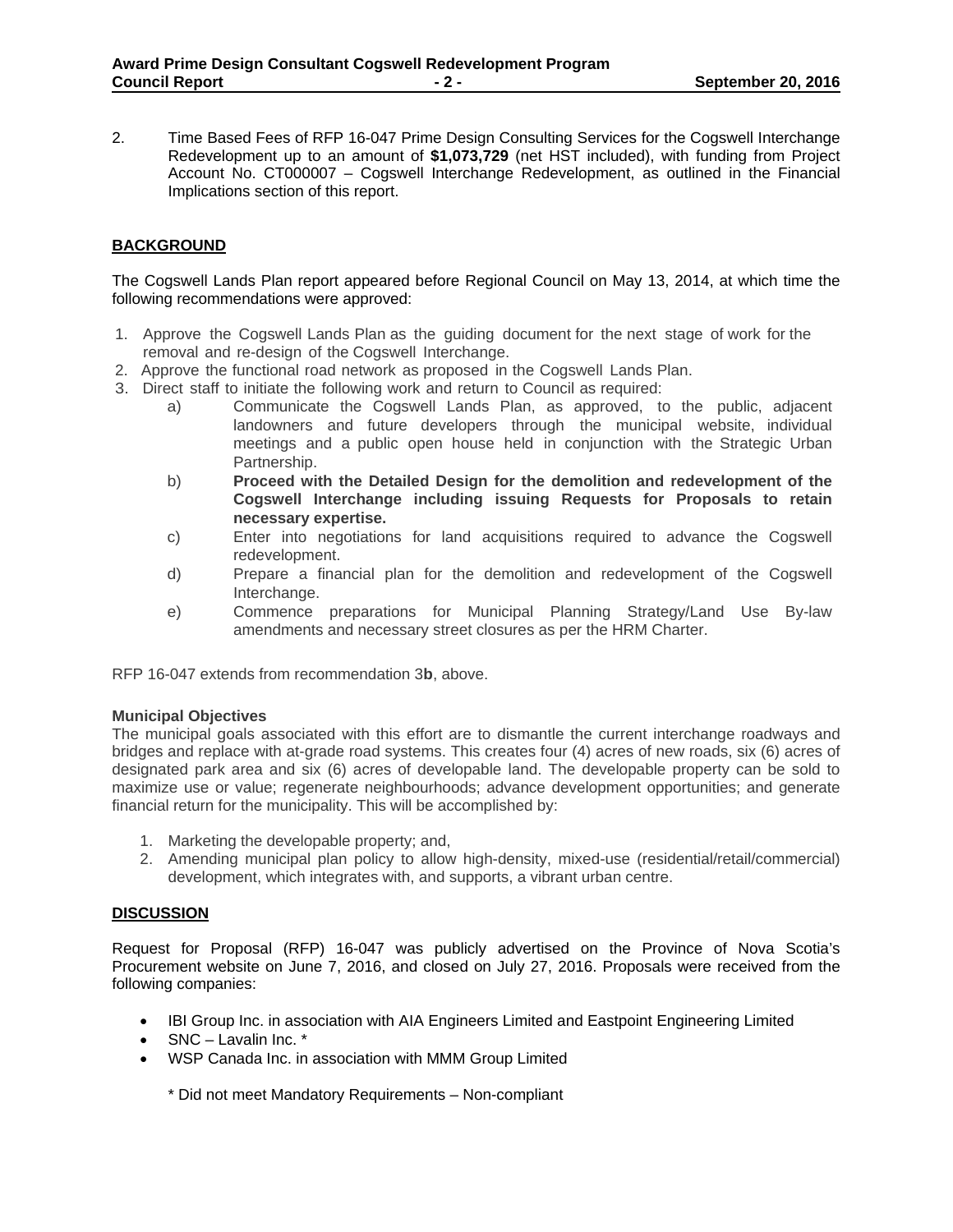Fairness oversight during the entire RFP process was facilitated from an independent Fairness Monitor, P-1 Consulting Ltd. (see preliminary report in attachment B). Proposals were evaluated by a team consisting of the Director of Transportation and Public Works, Director of the Halifax Water Commission, Director of the Cogswell Redevelopment Program, the Executive Director of Nova Scotia Transportation Infrastructure Renewal and facilitated by HRM Procurement with Fairness Monitoring oversight provided by P-1 Consulting Ltd. The RFP was scored using a two-envelope process. Envelope one (1) was the technical component of the RFP (communication skills, sector specific experience, team composition and experience, understanding of HRM needs, business solution and project management methodology) and Envelope two (2) consisted of the financial elements of the proposals. Only those proponents that received 75% or greater from envelope one (1) had their envelope two (2) (financial) opened and evaluated. All of the technical proposals reviewed (IBI Group Inc. & WSP Canada Inc.) met mandatory and the technical requirements.

The final scores for the two  $(2)$  proponents, as shown in Attachment A – RFP Evaluation Criteria scorecard, is summarized as follows:

| 1. WSP Canada Inc. * | 90.39 |
|----------------------|-------|
| 2. IBI Group Inc.    | 57.36 |

### **\*Recommended**

The **WSP Canada Inc.** proposal received the highest score of the two proponents based on the criteria in Appendix A. The WSP Canada Inc. proposal indicated depth of experience and an understanding of the goals of the project. The total award value is **\$2,557,041** (net HST included) with funding from Project Account No. CT000007 – Cogswell Redevelopment Program. The award consists of two components as follows:

1 - Fixed Design Services for Phases I to V having an award value of \$1,483,312 (net HST included) consisting of;

Phase I Design Development

Phase II Contract Documents

Phase III Bidding & Negotiation

Phase IV Construction Contract Administration

Phase V Post Construction

2 - Fees for Time Based Services which will involve an ongoing provision of site-based services of the Prime Design Consultant during the anticipated 36 month construction window. Rates were included for the contract administrator, senior structural site representative, senior civil site representative and senior municipal site representative.

For this aspect of the project a standing offer shall be created with **WSP Canada Inc**. Additional resources for the Time Based Reimbursable Services, from time to time, may be required, and it is the intent of staff to negotiate these requirements on an as required basis, and add rates to the standing offer agreement up to an amount of \$1,073,729 (net HST included).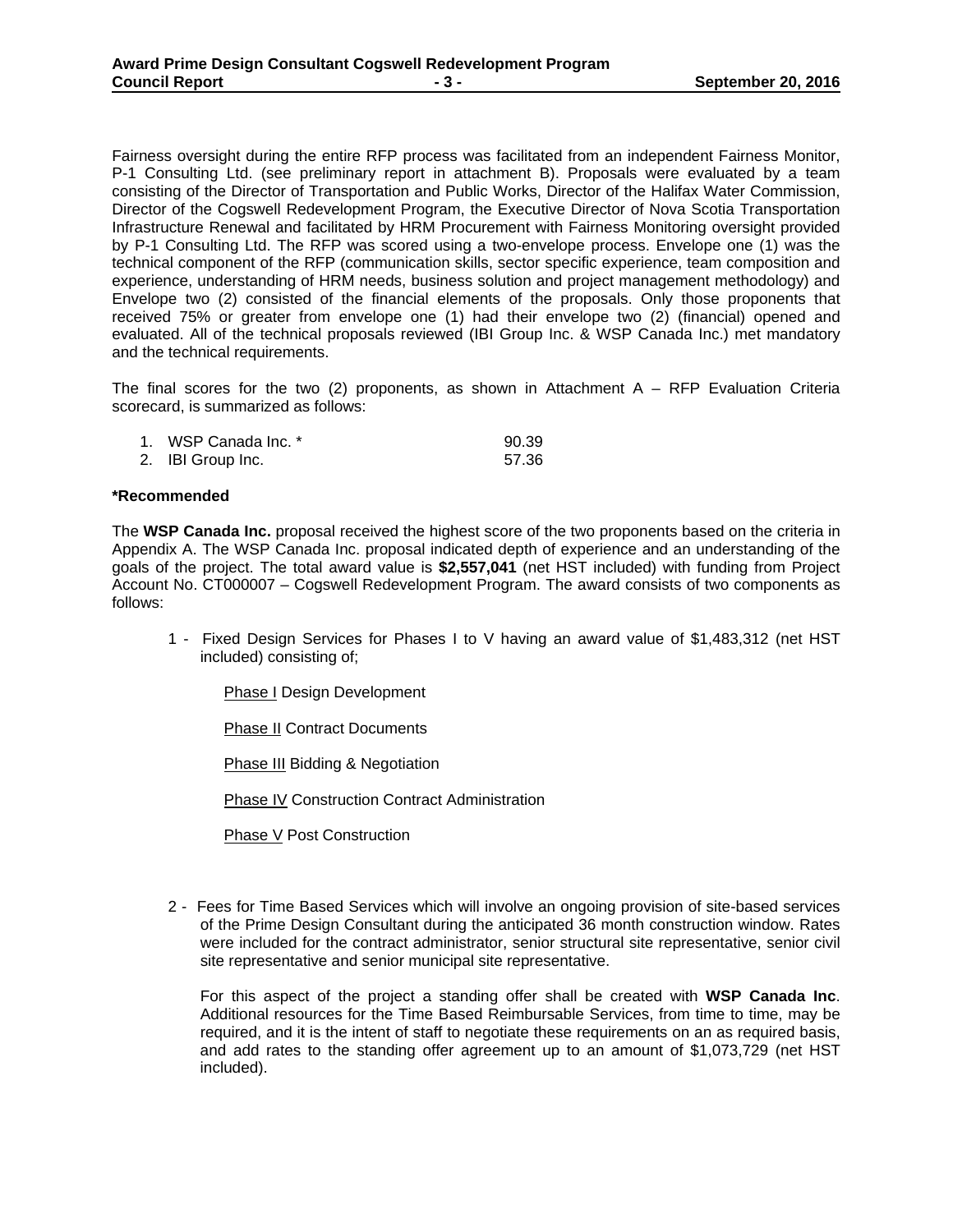#### **FINANCIAL IMPLICATIONS**

Based on the highest scoring proponent for Fixed Design Services for Phases I to V and for Time Based reimbursable fees, there will be a total award of **\$2,557,041** (net HST included), funding is available in the Approved 2016/17 Capital Budget from Project Account No.CT000007 – Cogswell Redevelopment Program. Budget availability has been confirmed by Finance.

| <b>Budget Summary:</b> |                                  | Project Account No. CT000007 – Cogswell Redevelopment Program |
|------------------------|----------------------------------|---------------------------------------------------------------|
|                        | <b>Cumulative Unspent Budget</b> | \$60,982,955                                                  |
|                        | <b>Less: RFP 16-047</b>          | \$2.557.041                                                   |
|                        | <b>Balance</b>                   | \$58.425.914                                                  |

The standing offer for Time Based reimbursable fees, with an estimated target value of \$1,073,729 net HST included, shall be funded from Project Account No. CT000007 – Cogswell Redevelopment Program. Any additions shall also be funded from Project Account No. CT000007 – Cogswell Redevelopment Program.

The balance of funds will be used for the Cogswell Redevelopment Program.

#### **RISK CONSIDERATION**

The Cogswell Redevelopment Program is a complex undertaking and the creation of the RFP and contract documents have taken several months with input from HRM business Units, the Cogswell team as well as City legal and purchasing divisions. As expected, the RFP drew responses from entities across Canada and beyond.

In order to ensure transparency and objectivity during the entire RFP process, an independent Fairness Monitor was engaged to provide oversight and reduce potential risks to the tendering process. (see preliminary report in attachment B).

#### **ENVIRONMENTAL IMPLICATIONS**

The construction and demolition phases of the project will comply with relevant HRM environmental policies.

### **ALTERNATIVES**

Council could choose not to award this RFP and direct staff to retender the work. Should Council determine to not award this recommendation for the Prime Design Consultant, the Cogswell team would have to retender to the market for this engagement. The retendering of this assignment would delay the Cogswell Redevelopment Program by 7-10 months with the additional risk of a potential loss of market interest in the assignment and a reduced bidder response.

### **ATTACHMENTS**

Attachment A – Evaluation Criteria Attachment B – Fairness Monitor Preliminary Report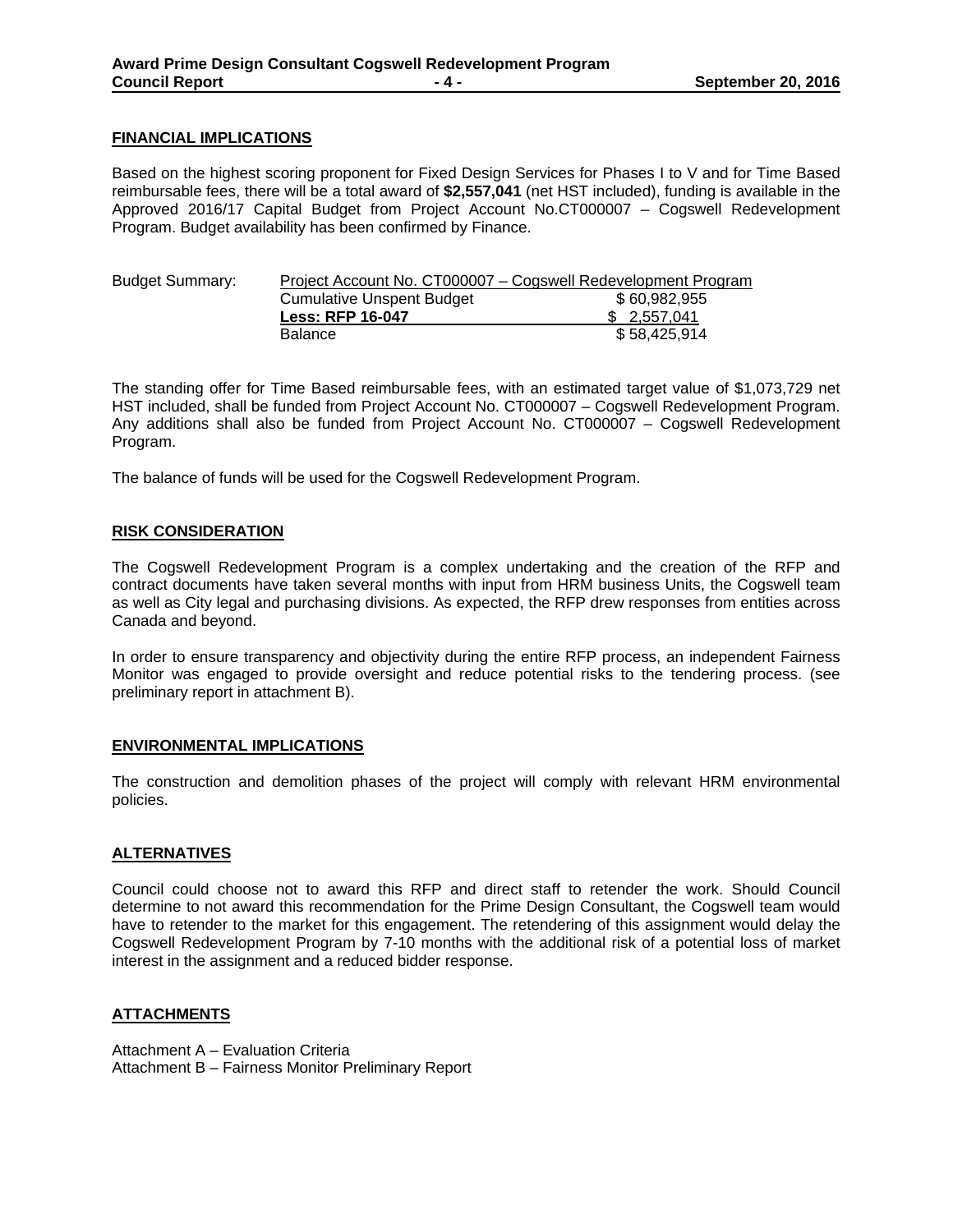A copy of this report can be obtained online at http://www.halifax.ca/council/agendasc/cagenda.php then choose the appropriate meeting date, or by contacting the Office of the Municipal Clerk at 902.490.4210, or Fax 902.490.4208.  $\overline{A}$ 

| Report Prepared by:        | John Spinelli, CET, Director, Cogswell Redevelopment Program 902-293-8567 |
|----------------------------|---------------------------------------------------------------------------|
| <b>Procurement Review:</b> |                                                                           |
|                            | Jane Pryor, Manager, Procurement, 902.490-4200                            |
|                            |                                                                           |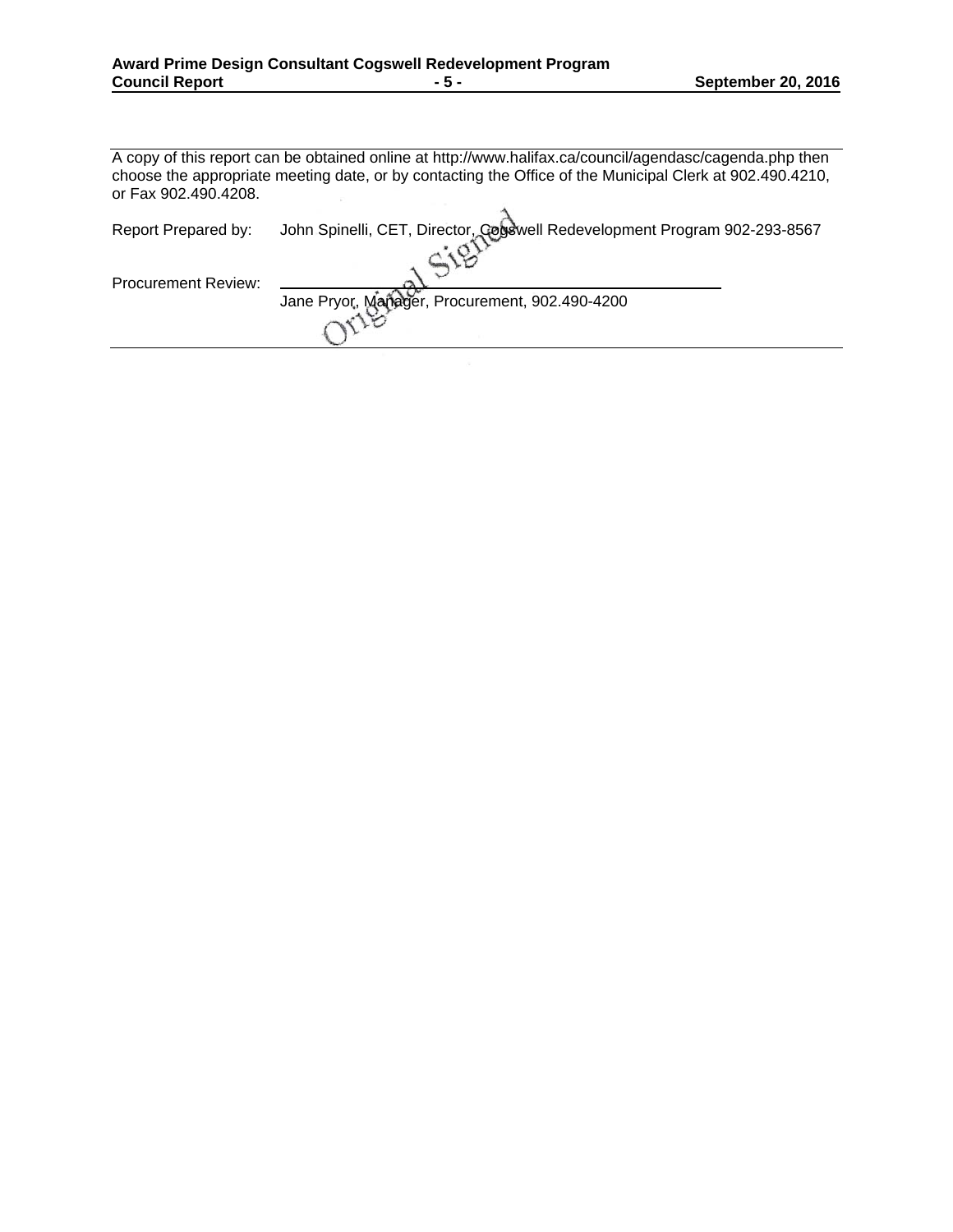| RFP 16-047 Prime Design Consultant for Cogswell Redevelopment Program |                                                                     | *WSP                    | <b>IBI</b>     |                |
|-----------------------------------------------------------------------|---------------------------------------------------------------------|-------------------------|----------------|----------------|
|                                                                       | Appendix "A" Scorecard                                              |                         |                |                |
|                                                                       | 4.2 - TECHNICAL PROPOSAL CRITERIA:                                  | <b>AVAILABLE POINTS</b> | Score          | Score          |
|                                                                       |                                                                     | <b>TO BE AWARDED</b>    |                |                |
|                                                                       |                                                                     |                         |                |                |
|                                                                       | Criteria 1 - Clarity, Readability,                                  |                         |                |                |
| 4.2.1                                                                 | <b>Grammar and Format of Proposal</b><br><b>Presentation</b>        | $\overline{3}$          | 2.92           | 2.38           |
|                                                                       |                                                                     |                         |                |                |
|                                                                       | <b>Criteria 2 - Sector Specific</b>                                 |                         |                |                |
| 4.2.2                                                                 | <b>Experience</b>                                                   | 15                      | 13.98          | 12.21          |
| <b>a</b>                                                              | <b>Project Examples</b>                                             | 10                      | 9.30           | 8.62           |
| b                                                                     | <b>Letters of Reference</b>                                         | 5                       | 4.68           | 3.59           |
|                                                                       |                                                                     |                         |                |                |
|                                                                       | <b>Criteria 3 - Team Composition and</b>                            |                         |                |                |
| 4.2.3                                                                 | <b>Experience</b>                                                   | 20                      | 16.57          | 14.00          |
| la                                                                    | <b>Experience of Project Lead</b>                                   | $\overline{2}$          | 1.81           | 1.84           |
|                                                                       | <b>Key Team Members Appropriate</b>                                 |                         |                |                |
| b                                                                     | <b>Skills and Education</b>                                         | 10                      | 8.88           | 7.26           |
|                                                                       | <b>Demonstrated History of Proposed</b>                             |                         |                |                |
| c                                                                     | Team                                                                | 3                       | 1.53           | 2.28           |
| $\overline{\mathsf{d}}$                                               | <b>Balance of Level of Effort</b>                                   | 5                       | 4.37           | 2.63           |
|                                                                       |                                                                     |                         |                |                |
|                                                                       | <b>Criteria 4 - Understanding of the</b>                            |                         |                |                |
| 4.2.4                                                                 | <b>Municipality's Needs</b>                                         | 20                      | 17.58          | 15.33          |
|                                                                       | <b>Design and Construction Schedule</b>                             |                         |                |                |
| a                                                                     | and Work plan                                                       | 10                      | 8.66           | 7.63           |
|                                                                       | <b>Demonstrated Understanding of</b>                                |                         |                |                |
| b                                                                     | <b>Design Intent</b>                                                | $\overline{7}$          | 6.27           | 5.48           |
|                                                                       | <b>Value Added Propositions and</b>                                 |                         |                |                |
| $\overline{\mathbf{c}}$                                               | <b>Recommendations</b>                                              | $\overline{2}$          | 1.80           | 1.54           |
| $\overline{\mathsf{d}}$                                               | <b>Attention to Relevant Challenges</b>                             | $\mathbf{1}$            | 0.85           | 0.69           |
|                                                                       |                                                                     |                         |                |                |
| 4.2.5                                                                 | <b>Criteria 5 - Business Solution</b>                               | $\overline{7}$          | 6.04           | 5.44           |
| a                                                                     | <b>Business Solution</b>                                            | $\mathbf{2}$            | 1.78           | 1.69           |
| $\overline{\mathbf{b}}$                                               | Methodology                                                         | 3                       | 2.64           | 2.35           |
| $\overline{\mathbf{c}}$                                               | <b>Cost and Time Effectiveness</b>                                  | $\overline{2}$          | 1.63           | 1.40           |
|                                                                       |                                                                     |                         |                |                |
|                                                                       | <b>Criteria 6 - Project Management</b>                              |                         |                |                |
| 4.2.6                                                                 | <b>Methodology</b>                                                  | 10                      | 8.32           | 8.01           |
| Ιa                                                                    | <b>Management Structure</b>                                         | э                       | 4.05           | 3.86           |
|                                                                       |                                                                     |                         |                |                |
| $\mathbf{b}$                                                          | <b>Proposed Communication Methods</b>                               | 3                       | 2.57           | 2.33           |
| $\overline{\mathbf{c}}$                                               | <b>Quality Assurance Standards</b>                                  | $\overline{2}$          | 1.70           | 1.83           |
|                                                                       |                                                                     |                         |                |                |
|                                                                       |                                                                     |                         |                |                |
| Sub-Total of                                                          |                                                                     |                         |                |                |
| <b>Technical</b>                                                      | $(75\% \text{ of } 75 \text{ pts} = 56.25 \text{ pts} = Pass)$      | 75                      | 65.39          | 57.36          |
| Proposal 4.2.1-                                                       |                                                                     |                         |                |                |
| 4.2.6                                                                 |                                                                     |                         |                |                |
|                                                                       |                                                                     |                         |                |                |
|                                                                       | <b>Score for Cost</b>                                               | 25                      | 25.00          | 0.00           |
|                                                                       | <b>Cost for Design</b><br><b>Cost for Design - Net HST included</b> |                         | \$1,422,350.00 | \$5,043,154.00 |
|                                                                       |                                                                     |                         | \$1,483,311.92 | \$5,259,303.58 |
|                                                                       | <b>Estimated Cost of Construction</b>                               |                         |                |                |
| Cost:                                                                 | <b>Services (Time Base Fees estimated</b>                           |                         | \$1,029,600.00 | \$1,238,400.00 |
|                                                                       | @ 13,920 hours)                                                     |                         |                |                |
|                                                                       |                                                                     |                         |                |                |
|                                                                       | Total Estimated Cost - Design &<br>Construction                     |                         | \$2,451,950.00 | \$6,281,554.00 |
|                                                                       | <b>Total Estimated Cost - Design &amp;</b>                          |                         |                |                |
|                                                                       | Construction - Net HST Included                                     |                         | \$2,557,040.58 | \$6,550,781.40 |
|                                                                       |                                                                     |                         |                |                |
| <b>Total</b>                                                          |                                                                     | 100                     | 90.39          | 57.36          |
|                                                                       | Recommended *                                                       |                         |                |                |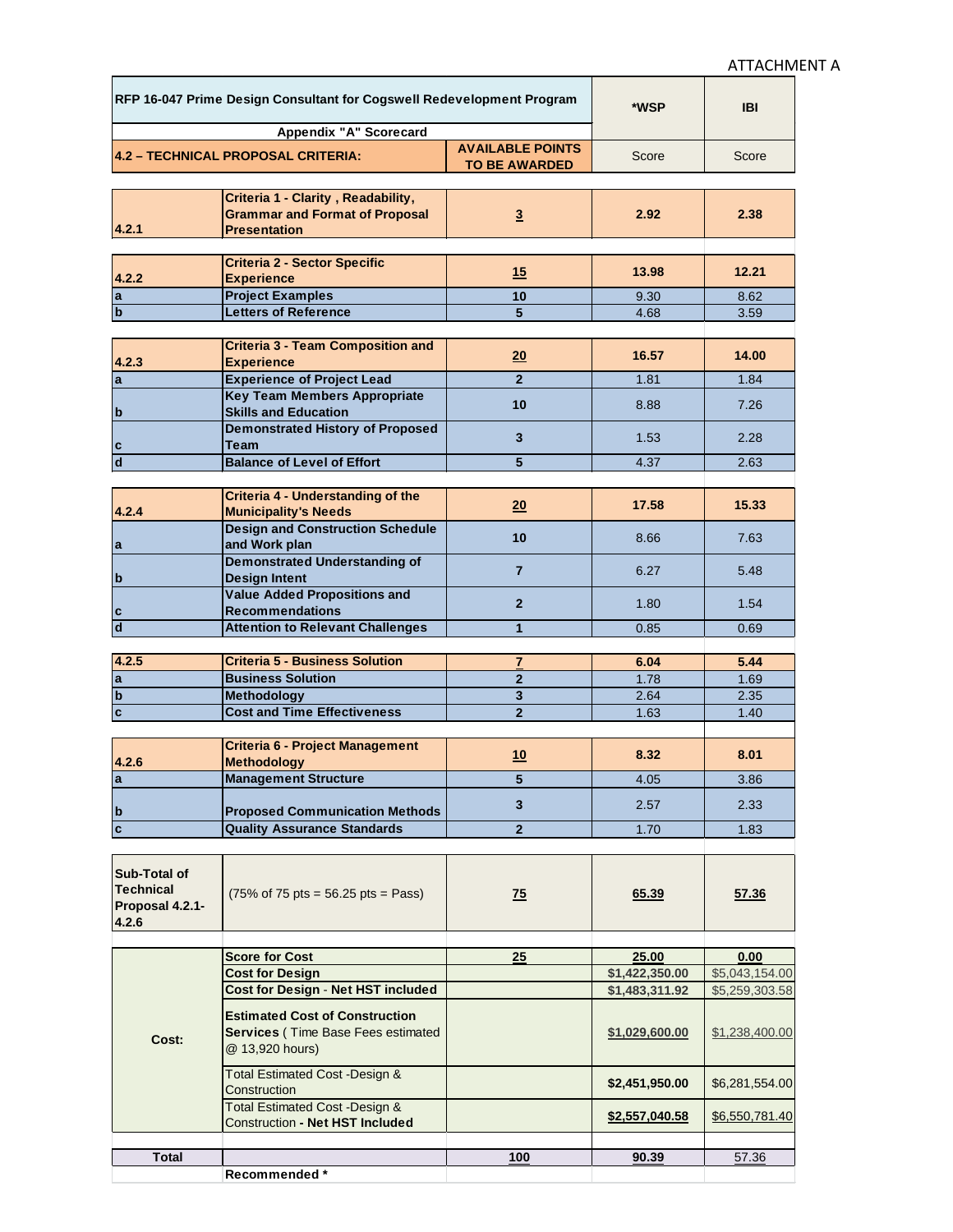

Friday, September 9, 2016

**Gary Carpentier Senior Procurement Consultant** 40 Alderney Drive. Dartmouth, NS B2Y 2N5

Email: carpeng@halifax.ca

## **Reference: Request for Proposals for Design Consulting Services for the Cogswell Redevelopment Program (RFP # 16‐047)**

Dear Gary,

P1 Consulting was engaged as the Fairness Monitor Consultant to monitor the processes of communication, evaluation and decision-making associated with the procurement process for the Request for Proposals for Design Consulting Services for the Cogswell Redevelopment Program (RFP #16-047) issued by Halifax Regional Municipality. Our role was related to ensuring openness, fairness, consistency and transparency of the procurement process.

P1 Consulting hereby presents its draft procurement fairness attestation report to the Halifax Regional Municipality at the conclusion of the evaluation and in advance of notification of award in the procurement process, describing how the procurement process has complied with requirements. The following chart summarizes P1 Consulting's involvement and findings:

| <b>Stage</b> | <b>Task</b>                                                                                                                                                                                                                                                                                                                                                                                                                                                                                                                                                                                                                                                                                                                                                                                                                                                                                                                                                                                                                                                                         | Fair<br>(Yes / No) |  |
|--------------|-------------------------------------------------------------------------------------------------------------------------------------------------------------------------------------------------------------------------------------------------------------------------------------------------------------------------------------------------------------------------------------------------------------------------------------------------------------------------------------------------------------------------------------------------------------------------------------------------------------------------------------------------------------------------------------------------------------------------------------------------------------------------------------------------------------------------------------------------------------------------------------------------------------------------------------------------------------------------------------------------------------------------------------------------------------------------------------|--------------------|--|
|              | General                                                                                                                                                                                                                                                                                                                                                                                                                                                                                                                                                                                                                                                                                                                                                                                                                                                                                                                                                                                                                                                                             |                    |  |
| 1.           | Confirm that the Project participants, including the Evaluators, did not have any conflicts of interest and<br>that they would comply with the confidentiality requirements related to the procurement process                                                                                                                                                                                                                                                                                                                                                                                                                                                                                                                                                                                                                                                                                                                                                                                                                                                                      | Yes                |  |
| 2.           | Review situations of conflict of interest (actual, perceived and potential), from a fairness perspective, in<br>order to make a determination                                                                                                                                                                                                                                                                                                                                                                                                                                                                                                                                                                                                                                                                                                                                                                                                                                                                                                                                       | Yes                |  |
| 3.           | Ensure that documents are store securely and that the records management process is adhered to; and<br>that evaluators are aware and abide by document security protocol and confidentiality, as applicable.                                                                                                                                                                                                                                                                                                                                                                                                                                                                                                                                                                                                                                                                                                                                                                                                                                                                        | <b>Yes</b>         |  |
| 4.           | Review communications protocols for Project participants (if applicable)                                                                                                                                                                                                                                                                                                                                                                                                                                                                                                                                                                                                                                                                                                                                                                                                                                                                                                                                                                                                            | <b>Yes</b>         |  |
| 5.           | Review and monitor communications with Proponents to confirm openness and fairness                                                                                                                                                                                                                                                                                                                                                                                                                                                                                                                                                                                                                                                                                                                                                                                                                                                                                                                                                                                                  | Yes                |  |
|              | <b>Request for Proposal</b>                                                                                                                                                                                                                                                                                                                                                                                                                                                                                                                                                                                                                                                                                                                                                                                                                                                                                                                                                                                                                                                         |                    |  |
| 6.           | Review draft Request for Proposal (RFP) documentation, prior to issuance to Proponents, to identify<br>potential inconsistencies or lack of clarity in the RFP and provide feedback to the Client:<br>Ensure that the time and place of the closing are clearly identified in the RFP<br>$\bullet$<br>Ensure that there is a clear process for <b>Proponents to submit questions</b><br>$\bullet$<br>Ensure that project meetings (mandatory or not) are clearly identified in the RFP<br>$\bullet$<br>Ensure that the evaluation criteria and process are included in the RFP<br>$\bullet$<br>Assess the clarity of the evaluation criteria and process to confirm that Proponents will understand<br>$\bullet$<br>what is required from them in order to meet the criteria<br>Ensure that there is a process for Proponents to discuss complaints or concerns with respect to the<br>$\bullet$<br>fairness of the procurement<br>Ensure that all Proponents are requested to sign the "Certificate of Independent Bid Determination"<br>$\bullet$<br>developed by Industry Canada | Yes                |  |

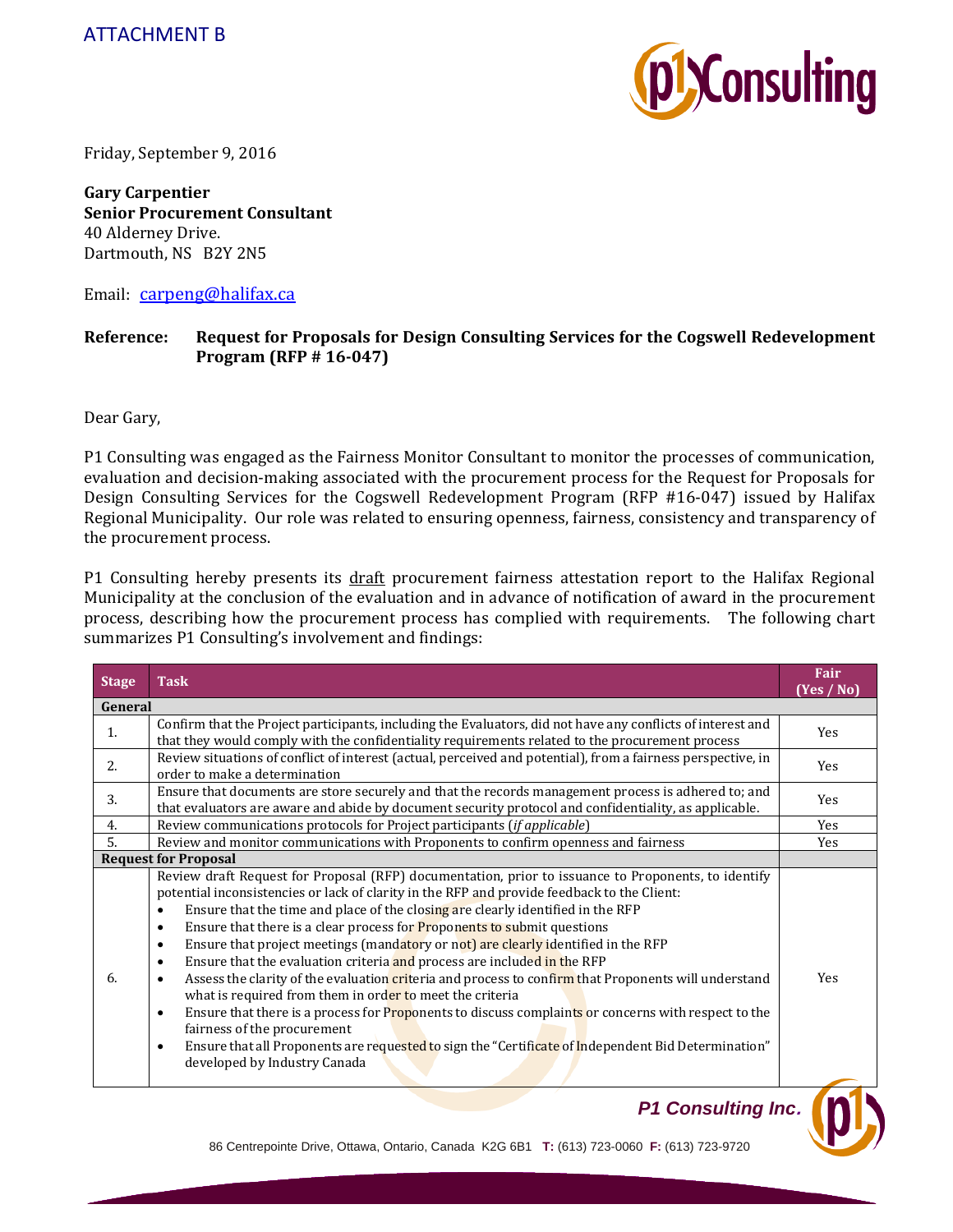*P1 Consulting Inc.*

| <b>Stage</b> | <b>Task</b>                                                                                                                                                                                                                                                                                                                                                                                                                                  | Fair<br>(Yes / No) |
|--------------|----------------------------------------------------------------------------------------------------------------------------------------------------------------------------------------------------------------------------------------------------------------------------------------------------------------------------------------------------------------------------------------------------------------------------------------------|--------------------|
| 7.           | Ensure that notice of the procurement is publicly posted and that the proposal period allowed sufficient<br>preparation time for Proponents                                                                                                                                                                                                                                                                                                  | Yes                |
| 8.           | Review and monitor all information provided to Proponents, such as questions and responses, addenda,<br>presentations, etc. , to:<br>Confirm that it is consistent with principles of fairness, openness and transparency and<br>$\bullet$<br>Unless they are Commercially Confidential, ensure that the responses to questions, Addenda or<br>$\bullet$<br>changes to the procurement documents are published or provided to all Proponents | Yes                |
| 9.           | Attend the Proponents meetings (including individual and Commercially Confidential Meetings)<br>$\bullet$<br>Confirm that there were no Proponent meetings related to the procurement that the Proponents<br>$\bullet$<br>were not notified of                                                                                                                                                                                               | Yes                |
| 10.          | Monitor the submission closing                                                                                                                                                                                                                                                                                                                                                                                                               | Yes                |
| 11.          | Ensure that:<br>The submissions were logged and recorded upon receipt, clearly identifying those that were<br>$\bullet$<br>submitted on time<br>The pricing was contained in a separate envelope (If pricing is to be in a separate package)<br>$\bullet$<br>The Mandatory requirements were adhered and only compliant proposals are evaluated<br>$\bullet$                                                                                 | Yes                |
| 12.          | Review the evaluation and selection documentation including code of conduct guidelines, evaluation<br>process, evaluation scoring criteria, scoring formulas from a fairness perspective to:<br>Ensure for clarity and consistency<br>$\bullet$<br>Confirm that all relevant evaluation criteria and weightings are properly disclosed to Proponents<br>$\bullet$                                                                            | Yes                |
| 13.          | Ensure that the composition of the evaluation committee adhered to the evaluation process                                                                                                                                                                                                                                                                                                                                                    | Yes                |
| 14.          | Attend the following meetings:<br>Relevant internal meetings related to the evaluation process in order to gain an understanding of<br>the process<br>All evaluation sessions that the evaluators participate in to monitor that all Proponents are treated<br>$\bullet$<br>fairly and consistently during the process                                                                                                                       | Yes                |
| 15.          | Oversee the evaluator training:<br>Review the training material<br>$\bullet$<br>Obtain confirmation that all participants will/have been trained<br>$\bullet$<br>Participate or observe the training<br>$\bullet$                                                                                                                                                                                                                            | Yes                |
| 16.          | Ensure that the evaluation criteria were applied consistently, fairly and in accordance with the RFP<br>evaluation guideline                                                                                                                                                                                                                                                                                                                 | Yes                |
| 17.          | Evaluations were done in an unbiased manner and in accordance with the Evaluation tools                                                                                                                                                                                                                                                                                                                                                      | Yes                |
| 18.          | Review request for clarification to ensure that they are consistent with the procurement documents                                                                                                                                                                                                                                                                                                                                           | Yes                |
| 19.          | The pricing envelopes were opened only for Proponents who meet the requirements of the procurement<br>process                                                                                                                                                                                                                                                                                                                                | Yes                |
| 20.          | Review evaluation results (technical and financial)                                                                                                                                                                                                                                                                                                                                                                                          | Yes                |
| 21.          | Participate in Senior Management, Committee and Council Meetings where the project results are<br>discussed or disclosed                                                                                                                                                                                                                                                                                                                     |                    |
| 22.          | Participate in the Negotiations (upon request) to ensure that they are consistent with the prescribed<br>process                                                                                                                                                                                                                                                                                                                             | TBD*               |
| 23.          | Attend debriefing sessions related to RFP as required                                                                                                                                                                                                                                                                                                                                                                                        | To be<br>scheduled |
| 24.          | Provide a report of the conclusion of the procurement on the fairness, openness and transparency of the<br>process                                                                                                                                                                                                                                                                                                                           | TBD*               |

\*This draft attestation has been provided upon request in advance of the award of the RFP. This attestation will be reissued upon the award of the RFP.

## **Observations and Findings**

The evaluation process and criteria described in the procurement documents were applied consistently and equitably. In the final evaluation discussions the evaluators demonstrated that they had been diligent in their responsibilities, that they were able to support their individual evaluation assessments and that they held no bias for or against any Proponent. There were no unresolved issues at the RFP stage of the procurement.